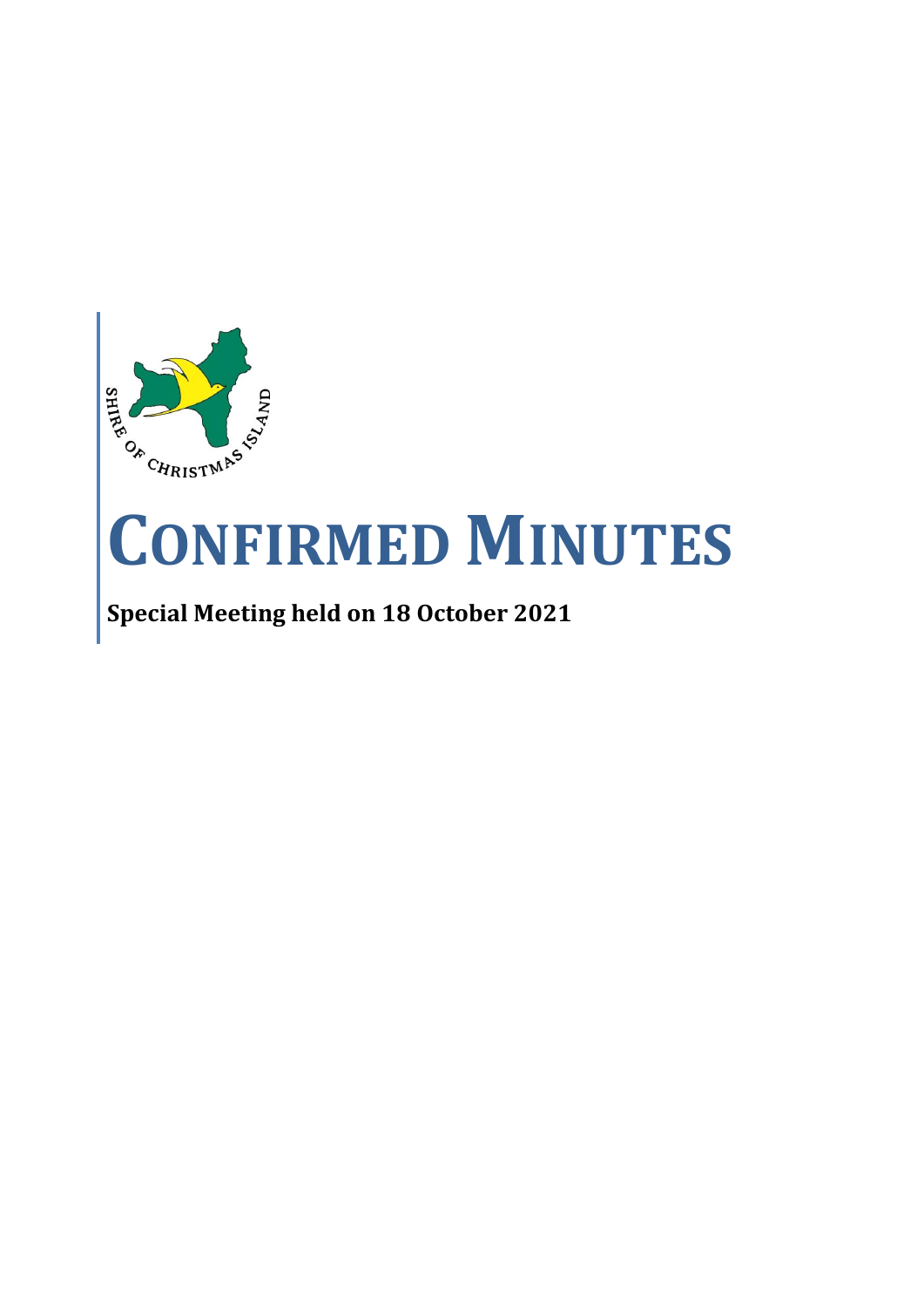

# **SHIRE OF CHRISTMAS ISLAND MEETING MINUTES CERTIFICATION**

# **Minutes of the Special meeting of the Shire of Christmas Island Council held at the George Fam Chambers at 10.00am on Monday 18 October 2021**

| <b>Agenda</b><br>No. | <b>Item</b>                                                                                                                                                                                     |              |
|----------------------|-------------------------------------------------------------------------------------------------------------------------------------------------------------------------------------------------|--------------|
| 1                    | <b>DECLARATION OF OPENING/ANNOUNCEMENT OF VISITORS</b>                                                                                                                                          |              |
|                      | SHIRE PRESIDENT DECLARED THE MEETING OPEN AT 10.00AM<br>1.1                                                                                                                                     |              |
| $\overline{2}$       | RECORD OF ATTENDANCES/APOLOGIES/LEAVE OF ABSENCE GRANTED/DECLARATION OF<br>FINANCIAL/PROXIMITY & IMPARTIALITY INTERESTS<br>2.1<br><b>RECORD OF ATTENDANCE</b><br>2.2<br><b>LEAVE OF ABSENCE</b> | $\mathbf{1}$ |
|                      | 2.3<br>APOLOGY                                                                                                                                                                                  |              |
| 3                    | <b>DECLARATION OF FINANCIAL/IMPARTIALITY/PROXIMITY INTEREST</b>                                                                                                                                 | $\mathbf{1}$ |
| $\overline{4}$       | <b>PUBLIC QUESTION TIME</b>                                                                                                                                                                     |              |
|                      | <b>BUSINESS OF THE MEETING</b>                                                                                                                                                                  |              |
|                      | 5.1<br><b>SWEARING IN OF NEWLY ELECTED COUNCILLORS</b>                                                                                                                                          |              |
| 5                    | 5.2<br>ELECTION OF SHIRE PRESIDENT                                                                                                                                                              |              |
|                      | 5.3<br><b>ELECTION OF DEPUTY SHIRE PRESIDENT</b>                                                                                                                                                | $\mathbf{1}$ |
|                      | 5.4<br><b>ELECTION OF COMMITTEE MEMBERS</b>                                                                                                                                                     |              |
|                      | 5.5<br><b>SEATING ARRANGEMENTS</b>                                                                                                                                                              |              |
|                      | 5.6<br>SPECIAL MEETING OF COUNCIL 15 NOVEMBER 2021                                                                                                                                              |              |
| 6                    | <b>CLOSURE OF MEETING</b><br>THE MEETING CLOSED AT 10.37AM                                                                                                                                      | 4            |
| $\overline{7}$       | DATE OF NEXT ORDINARY MEETING: 26 OCTOBER 2021                                                                                                                                                  | 4            |

# **TABLE OF CONTENTS**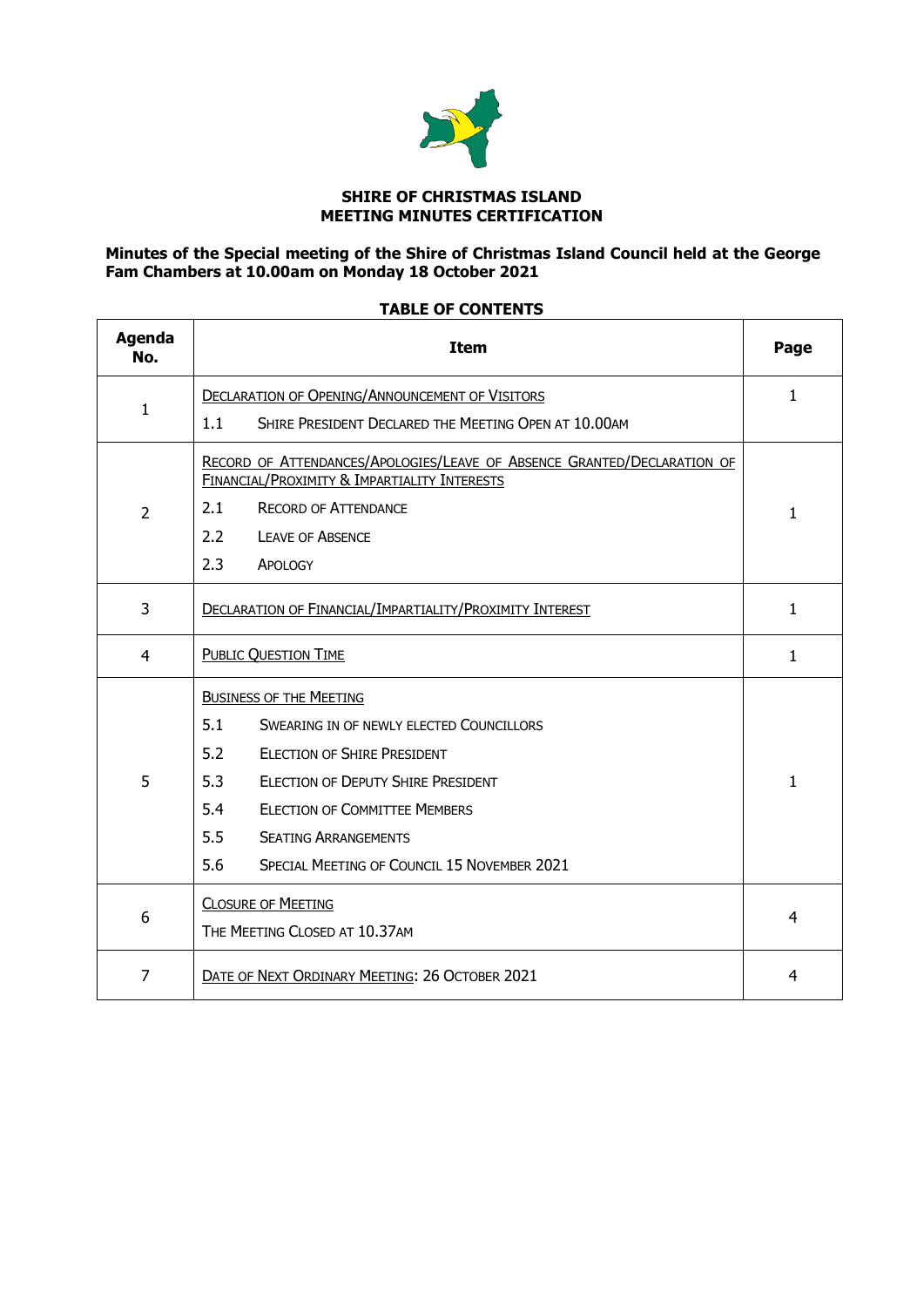

# **CONFIRMED MINUTES**

#### **Special Meeting of the Shire of Christmas Island held at the George Fam Chambers at 10.00am on Monday 18 October 2021**

# <span id="page-2-1"></span><span id="page-2-0"></span>**1 DECLARATION OF OPENING**

1.1 The Chief Executive Officer (CEO), David Price declared the meeting opened at 10.00 am.

#### <span id="page-2-2"></span>**2 RECORD OF ATTENDANCE/APOLOGIES/LEAVE OF ABSENCE/ DECLARATIONS OF INTEREST**

# 2.1 **Record of Attendance**

David **PRICE** 

Councillors Cr Kelvin Kok Bin **LEE** Cr Morgan Boon Hwa **SOH** Cr Farzian **ZAINAL** Cr Azmi **YON**

Newly Elected Councillors Cr Gordon **THOMSON**

Cr Kee Heng **FOO** Cr Hafiz **MASLI** Cr Vincent Cheng-Siew **SAW**

Manager Research,Policy,Governance & Grants/Minute Taker Chris **SU**

2.2 **Leave of Absence**

Cr Philip **WOO**

- 2.3 **Apologies** Nil
- <span id="page-2-3"></span>**3 Declarations of Financial/Impartiality/Proximity Interest** Nil
- <span id="page-2-4"></span>**4 PUBLIC QUESTION TIME** Nil

# <span id="page-2-5"></span>**5 BUSINESS OF THE MEETING**

# 5.1 **Swearing in of newly elected Councillors**

5.1.1 Councillor Gordon **THOMSON** was called upon by the CEO to complete his declaration as an elected member to take the office and to duly, faithfully, honestly and with integrity fulfil the duties of the office for the people in the district according to the best of his judgement and ability and to observe the code of conduct adopted by the Shire of Christmas Island under section 5.103 of the Local Government Act 1995 (WA)(CI).

Councillor Gordon **THOMSON** was sworn in for a four year term, ending October 18<sup>th</sup> 2025.

5.1.2 Councillor **FOO** Kee Heng was called upon by the CEO to complete his declaration as an elected member to take the office and to duly, faithfully, honestly and with integrity fulfil the duties of the office for the people in the district according to the best of his judgement and ability and to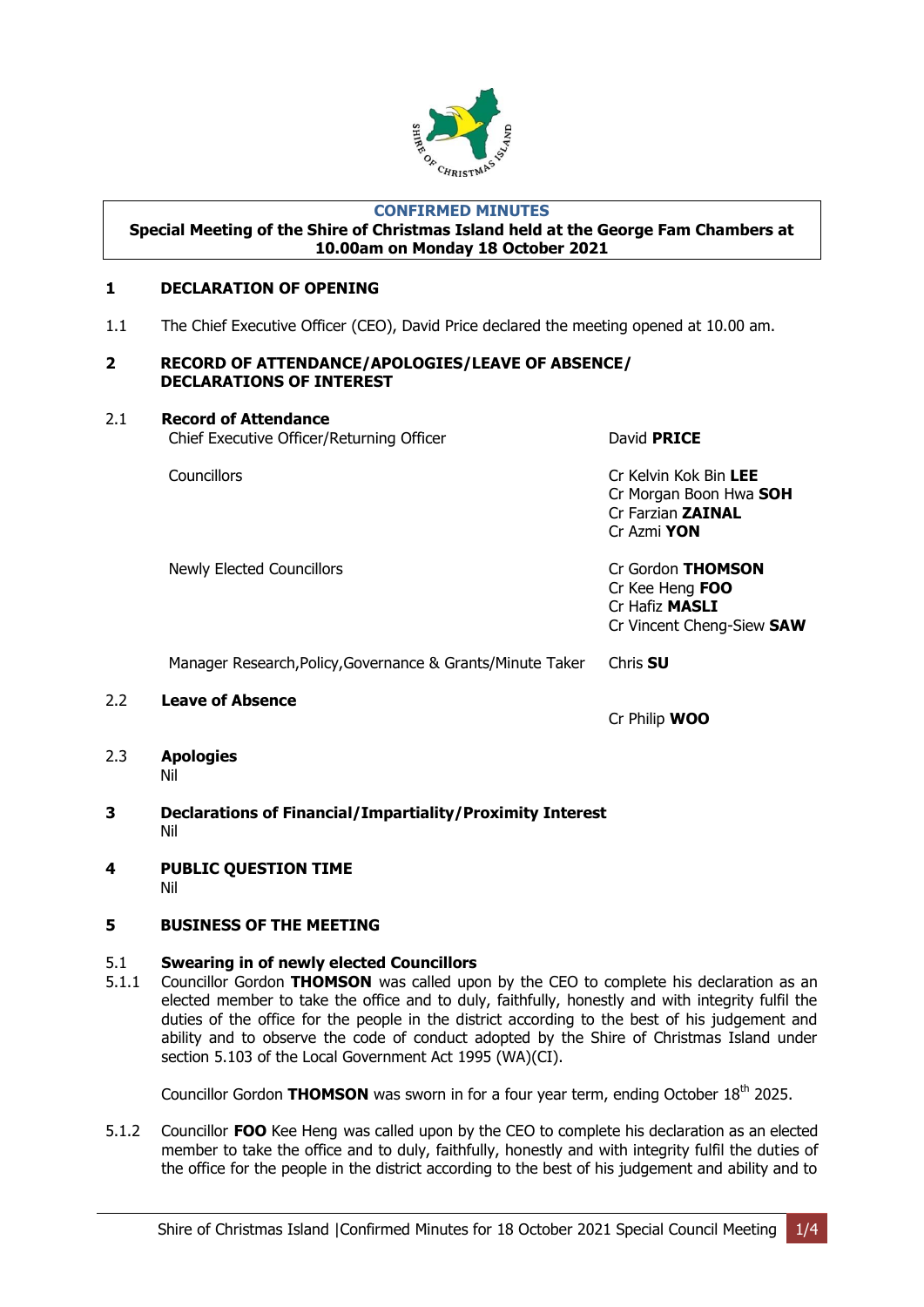observe the code of conduct adopted by the Shire of Christmas Island under section 5.103 of the Local Government Act 1995 (WA)(CI).

Councillor **FOO** Kee Heng was sworn in for a four year term, ending October 18th 2025.

5.1.3 Councillor Hafiz **MASLI** was called upon by the CEO to complete his declaration as an elected member to take the office and to duly, faithfully, honestly and with integrity fulfil the duties of the office for the people in the district according to the best of his judgement and ability and to observe the code of conduct adopted by the Shire of Christmas Island under section 5.103 of the Local Government Act 1995 (WA)(CI).

Councillor Hafiz **MASLI** was sworn in for a four year term, ending October 18<sup>th</sup> 2025.

5.1.4 Councillor Vincent **SAW** Cheng Siew was called upon by the CEO to complete his declaration as an elected member to take the office and to duly, faithfully, honestly and with integrity fulfil the duties of the office for the people in the district according to the best of his judgement and ability and to observe the code of conduct adopted by the Shire of Christmas Island under section 5.103 of the Local Government Act 1995 (WA)(CI).

Councillor Vincent **SAW** Cheng Siew was sworn in for a four year term, ending October 18<sup>th</sup> 2025.

5.1.5 The CEO advised that Councillor Phillip WOO was in Perth and would take up the declaration with an approved officer at DLGSCI or upon return to Christmas Island at the end of the week at the Shire.

# 5.2 **Election of Shire President**

5.2.1 CEO called for nominations for Shire President as Returning Officer.

Cr Azmi **YON** nominated Cr Gordon **THOMSON** for Shire President. Cr Gordon **THOMSON**  accepted the nomination.

No other nominations were received.

CEO as Returning Officer declared Cr Gordon **THOMSON** the Shire President.

5.2.2 Councillor Gordon **THOMSON** was called upon to complete his declaration as Shire President to take the office and to duly, faithfully, honestly and with integrity fulfil the duties of the office for the people in the district according to the best of his judgement and ability and to observe the code of conduct adopted by the Shire of Christmas Island under section 5.103 of the Local Government Act 1995 (WA)(CI).

Councillor Gordon **THOMSON** sworn in as President.

Shire President Gordon **THOMSON** takes over presiding the meeting from the CEO as Returning Officer.

# 5.3 **Election of Deputy Shire President**

5.3.1 Shire President Gordon **THOMSON** called for nominations for Deputy Shire President.

Cr Farzian **ZAINAL** nominated herself for the office of Deputy Shire President.

Cr Azmi **YON** nominated Cr **FOO** Kee Heng for the office of Deputy Shire President. Cr **FOO**

Kee Heng accepted the nomination.

No other nominations were received.

The CEO as Returning Officer requested that Council adjourn the meeting to allow for him to create ballot papers to for the election of the office of Deputy Shire President.

Shire of Christmas Island |Confirmed Minutes for 18 October 2021 Special Council Meeting 2/4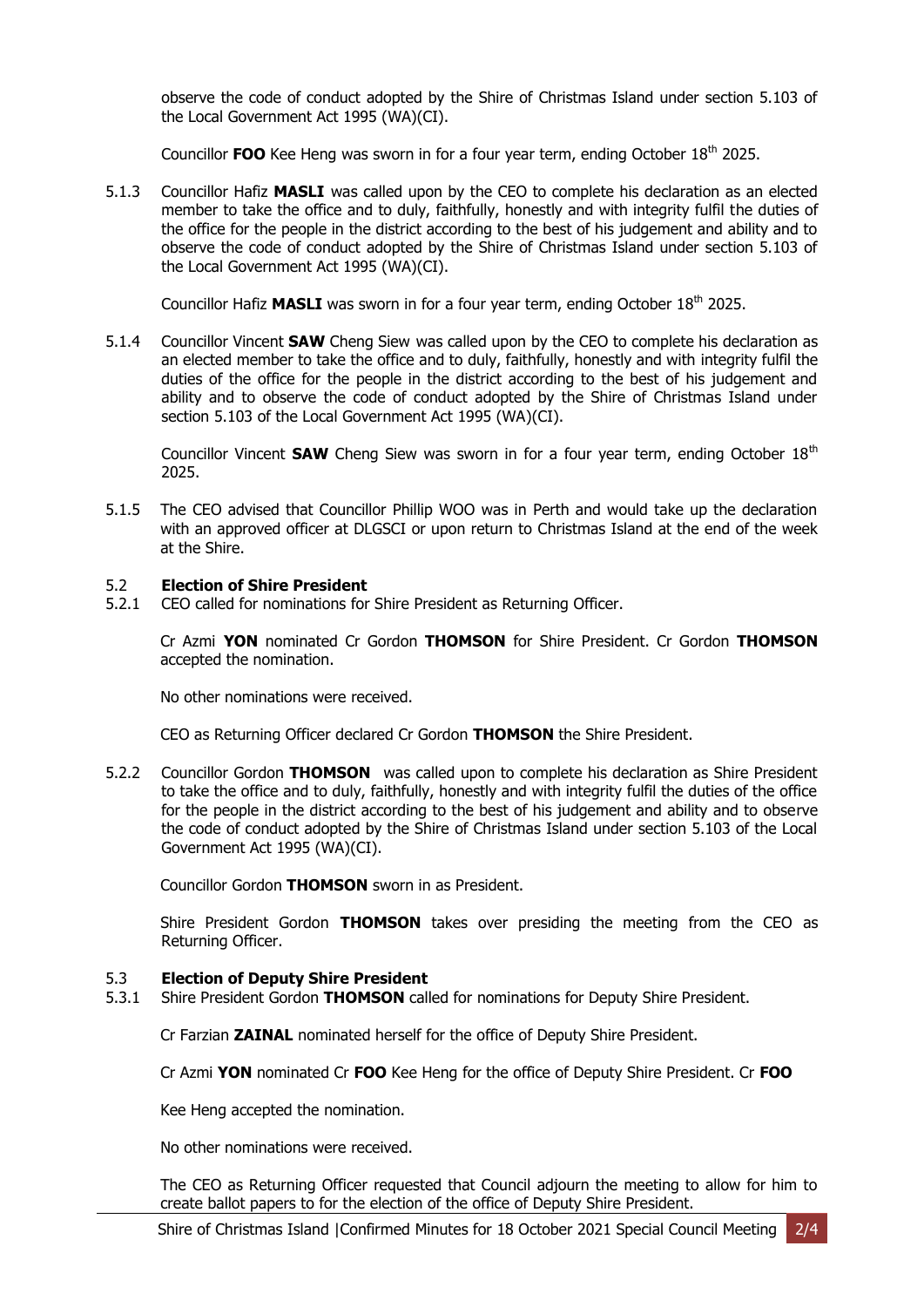Meeting adjourned at 10:12am

#### Meeting reconvened at 10.15am

5.3.2 CEO as Returning Officer issued ballot papers to all eight Councillors for the election of Deputy Shire President.

All eight Councillors marked their preference and returned their ballot papers to the CEO as Returning Officer.

CEO as Returning Officer declared the results as Farzian **ZAINAL**, one vote and Cr **FOO** Kee Heng, 7 votes. CEO declared Cr **FOO** Kee Heng as having won and declared Cr **FOO** Kee Heng as the Deputy Shire President.

5.3.3 Councillor **FOO** Kee Hengwas called upon by the CEO to complete his declaration as Deputy Shire President to take the office and to duly, faithfully, honestly and with integrity fulfil the duties of the office for the people in the district according to the best of his judgement and ability and to observe the code of conduct adopted by the Shire of Christmas Island under section 5.103 of the Local Government Act 1995 (WA)(CI).

Councillor FOO Kee Heng sworn in as Deputy President.

#### 5.4 **Election of Committee Members**

| <b>Council Resolution</b>                                                                                             | <b>Council Resolution</b> |          |       |  |
|-----------------------------------------------------------------------------------------------------------------------|---------------------------|----------|-------|--|
| <b>Moved: Cr YON</b>                                                                                                  | <b>Moved: Cr YON</b>      | Res. No: | 86/21 |  |
| The item for Election of Committee Members is to be deferred to the Ordinary Council Meeting on 26<br>l October 2021. |                           |          |       |  |

**Carried: 8/0**

# 5.5 **Seating Arrangements**

| <b>Council Resolution</b>                                |     | <b>Council Resolution</b> |          |       |  |  |
|----------------------------------------------------------|-----|---------------------------|----------|-------|--|--|
| <b>Moved: Cr YON</b>                                     |     | <b>Moved: Cr MASLI</b>    | Res. No: | 87/21 |  |  |
| That the established seating arrangements be maintained. |     |                           |          |       |  |  |
| Carried:                                                 | 8/0 |                           |          |       |  |  |

# 5.6 **Special Meeting of Council 15 November 2021**

| <b>Council Resolution</b>                                                                                                                                | <b>Council Resolution</b> |          |       |  |
|----------------------------------------------------------------------------------------------------------------------------------------------------------|---------------------------|----------|-------|--|
| <b>Moved: Cr LEE</b>                                                                                                                                     | <b>Moved: Cr SAW</b>      | Res. No: | 88/21 |  |
| That Council in accordance with the Local Government Act 1995 Section 5.4(b) decides to hold a<br>Special Meeting of Council on 15 November 2021 at 7pm. |                           |          |       |  |
| The only business for the Special Meeting of Council on 15 November 2021 is to be the Proposed<br>Amendment to the Light Industrial Area.                |                           |          |       |  |

The CEO is requested under the Local Government Act 1995 Section 5.7(1) to seek the approval of the Minister to grant a reduced quorum from 5 to 4 for the Special Meeting of Council on 15 November 2021 if necessary

**Carried: 8/0**